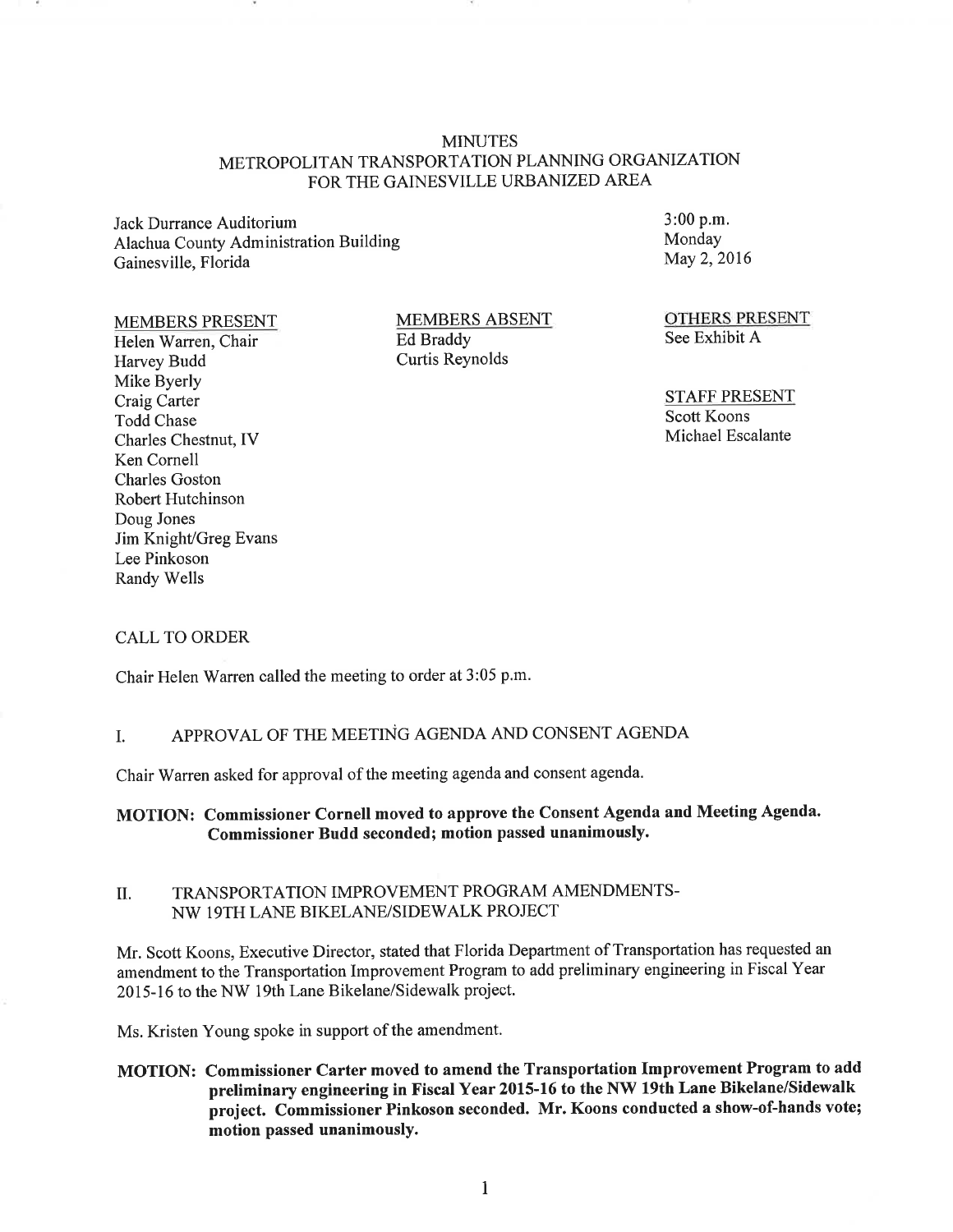## III. NW 34TH STREET (STATE ROAD 121) TURN LANES

Mr. Koons stated that Florida Department of Transportation has completed a study of the NW 34th Street (State Road 121) corridor.

Mr. Jim Knight, Florida Department of Transportation Urban Transportation Development Manager, discussed the (State Road 121) study and answered questions.

A member requested a copy of the State Road 121 study report.

## IV. SW 34TH STREET (STATE ROAD 121) SAFETY REFERRAL REPORT

Mr. Koons stated that Florida Department of Transportation has completed a safety study of the SW 34th (State Road 121) Street corridor between University Avenue (State Road 26) and Radio Road.

Mr. Knight discussed the State Road 121 study and answered questions. He reported that the intersection would be reconfigured to add a northbound through-lane by moving the median to the west. He added that the westbound left turnlane on University Avenue (State Road 26) into the shopping center would be removed.

A member asked if businesses would be contacted.

Mr. Knight stated that businesses would be notified regarding the turnlane closure.

A member asked about the use of variable speed limit signage.

Mr. Knight said that he would refer the issue to Department staff.

### V. WALDO ROAD (STATE ROAD 24) PEDESTRIAN SAFETY REFERRAL REPORT

Mr. Koons stated that Florida Department of Transportation has completed a safety evaluation of Waldo Road (State Road 24).

Mr. Knight discussed the Waldo Road safety evaluation and answered questions.

## **MOTION: Commissioner Wells moved to refer to the City of Gainesville funding for project design. Commissioner Chase seconded; motion passed unanimously.**

A member requested that staff notify the Metropolitan Transportation Planning Organization regarding the Department's work program for safety projects.

## **MOTION: Commissioner Cornell moved to rank the SW 34th Street (State Road 121) from SW 2nd Avenue (State Road 26A) to University Avenue (State Road 26) as a priority over the NW 34th Street turnlanes. Commissioner Budd seconded; motion withdrawn.**

### VI. NE 39TH AVENUE (STATE ROAD 222) CROSSWALK REFERRAL REPORT

Mr. Koons stated that Florida Department of Transportation has completed an evaluation of the need for a crosswalk on NE 39th Avenue (State Road 222) at NE 28th Drive. Mr. Knight discussed the NE 39th A venue (State Road 222) crosswalk evaluation results and answered questions.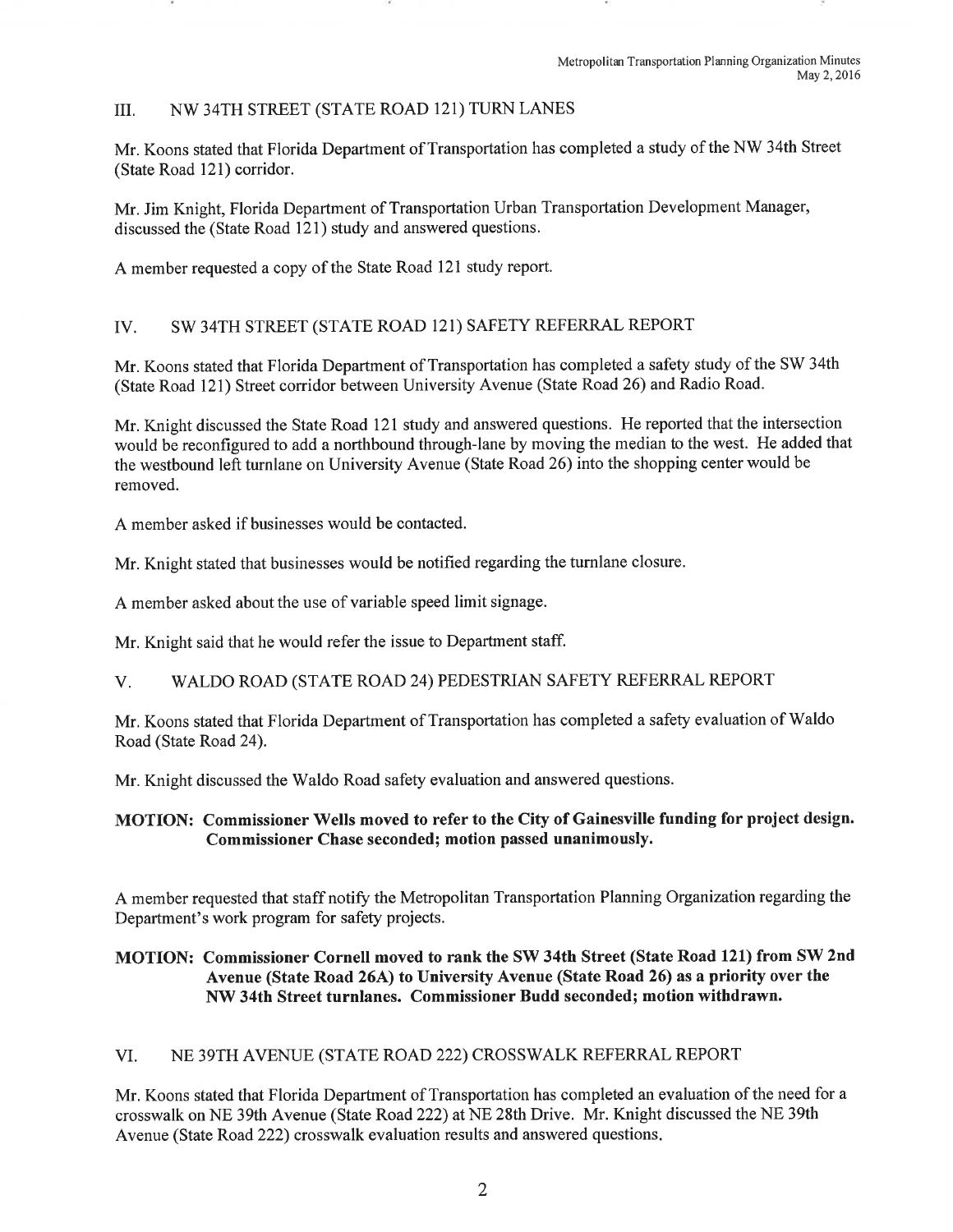MOTION: Commissioner Wells moved to encourage the Florida Department of Transportation:

- 1. To conduct a study of Northeast 39th Avenue (State Road 222) at Northeast 28th Drive area by complying new data that addresses the change in character of the area since the establishment of Grace Marketplace adjacent to the corridor; and
- 2. To reevaluate the Northeast 39th Avenue (State Road 222) at Northeast 28th Drive area in light of state and national attention to urban streets with the new Florida Department of Transportation Complete Streets Policy and urban streets in the Highway Capacity Manual.

#### Commissioner Carter seconded; motion withdrawn.

A member discussed his safety concerns regarding the NE 8th Avenue at the NE 9th Street roundabout.

### VII. PLAN EAST GAINESVILLE STATUS REPORT

Mr. Koons discussed the outcome of the Plan East Gainesville Subcommittee meeting and reported the Subcommittee recommendations.

A member recommended maintaining the Plan East Gainesville Steering Committee. Another member discussed the need for work buses and the "Look East" Initiative.

### MOTION: Commissioner Goston moved to:

- 1. Have staff work with Alachua County and the City of Gainesville staffs to identify action items that have been completed and action items that have not been completed as identified in the East Gainesville Final Report and other plans and studies addressing redevelopment in East Gainesville;
- 2. Have staff, with the assistance of Alachua County and City of Gainesville staffs, and the Gainesville Area Chamber of Commerce identify barriers to private investment in East Gainesville;
- 3. Recommend that Alachua County, the City of Gainesville and the Gainesville Area Chamber of Commerce hold a joint announcement regarding development efforts in East Gainesville;
- 4. Authorize the Plan East Gainesville Subcommittee to establish staff work tasks to assist the Subcommittee in fulfilling its duties and responsibilities; and
- 5. Have staff coordinate with the University of Florida Strategic Plan Initiative process.

Commissioner Budd seconded.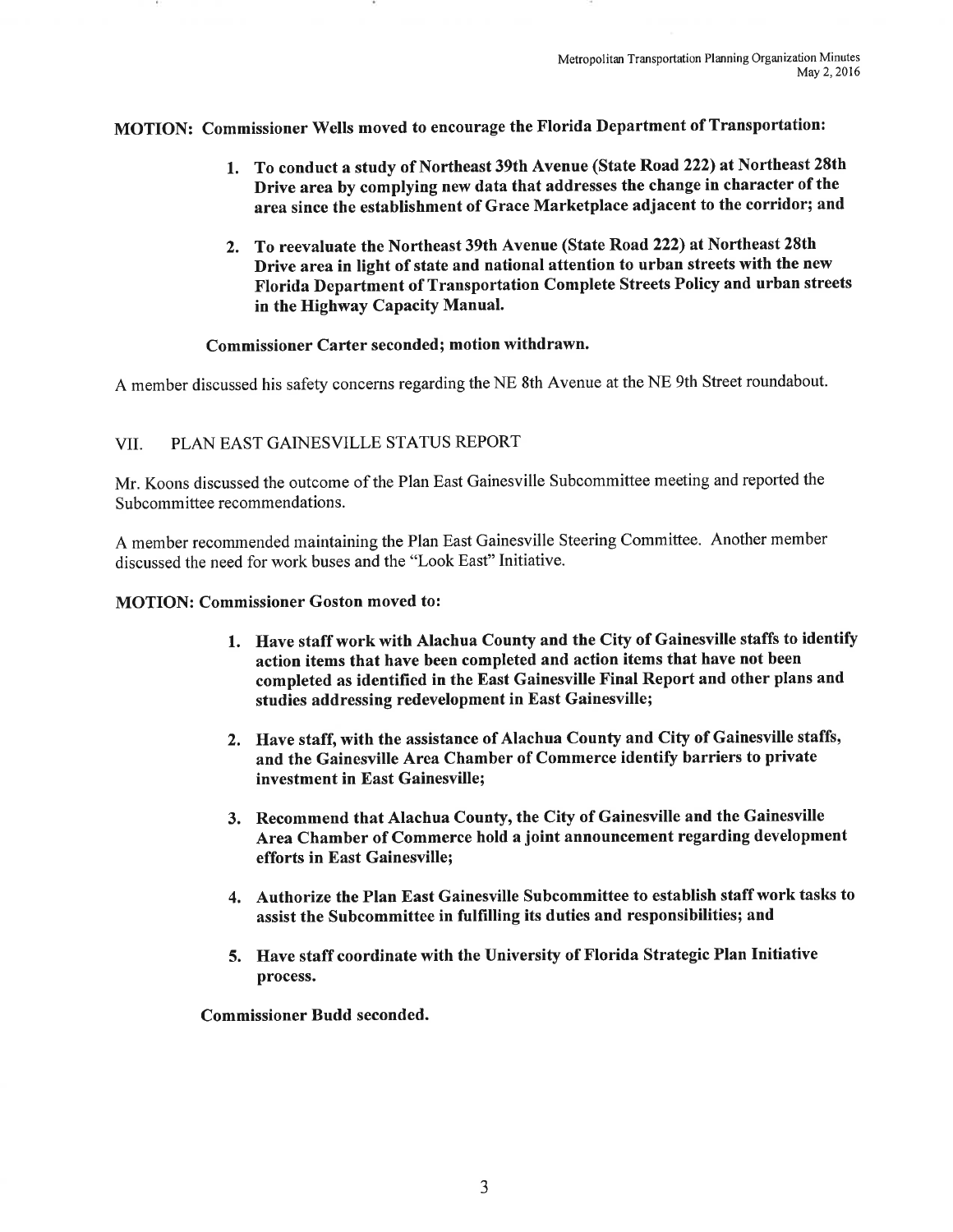FRIENDLY AMENDMENT: Commissioner Cornell requested to move the tasks from the Piao East Gainesville Subcommittee to a new joint Alachua County/City of Gainesville committee staffed by City and County staff. Commissioners Goston and Budd accepted the amendment.

FRIENDLY AMENDMENT: Commissioner Byerly moved to delete item 4. Authorize the Plan East Gainesville Subcommittee to establish staff work tasks to assist the Subcommittee in fulfilling its duties and responsibilities since it conflicted with the friendly amendment to move the tasks from the Plan East Gainesville Subcommittee to a joint Alachua County/City of Gainesville committee staffed by City and County staff and sunset the Plan East Gainesville Subcommittee. Commissioners Goston and Budd accepted the amendment.

#### AMENDED MOTION:

Commissioner Goston moved to:

- 1. Have staff work with Alachua County and the City of Gainesville staffs to identify action items that have been completed and action items that have not been completed as identified in the East Gainesville Final Report and other plans and studies addressing redevelopment in East Gainesville;
- 2. Have staff, with the assistance of Alachua County and City of Gainesville staffs, and the Gainesville Area Chamber of Commerce identify barriers to private investment in East Gainesville;
- 3. Recommend that Alachua County, the City of Gainesville and the Gainesville Area Chamber of Commerce hold a joint announcement regarding development efforts in East Gainesville;
- 4. Have staff coordinate with the University of Florida Strategic Plan Initiative process; and
- 5. Move the tasks from the Plan East Gainesville Subcommittee to a joint Alachua County/City of Gainesville committee staffed by City and County staff and sunset the Plan East Gainesville Subcommittee.

### Commissioner Budd seconded; motion passed unanimously.

Mayor Doug Jones, Rural Advisor, suggested involving developers and investors.

## VIII. NW 39TH AVENUE (STATE ROAD 222) AND NW 83RD STREET INTERSECTION MODIFICATIONS

Mr. Koons stated that a member requested this item be placed on the regular agenda for discussion.

Mr. Jeff Hays, Alachua County Transportation Planning Manager, discussed the NW 39th Avenue (State Road 222) and NW 83rd Street intersection issue concerning an additional proposed tum lane resulting from the Park Avenue development currently under construction located at the southeast quadrant of this intersection and answered questions.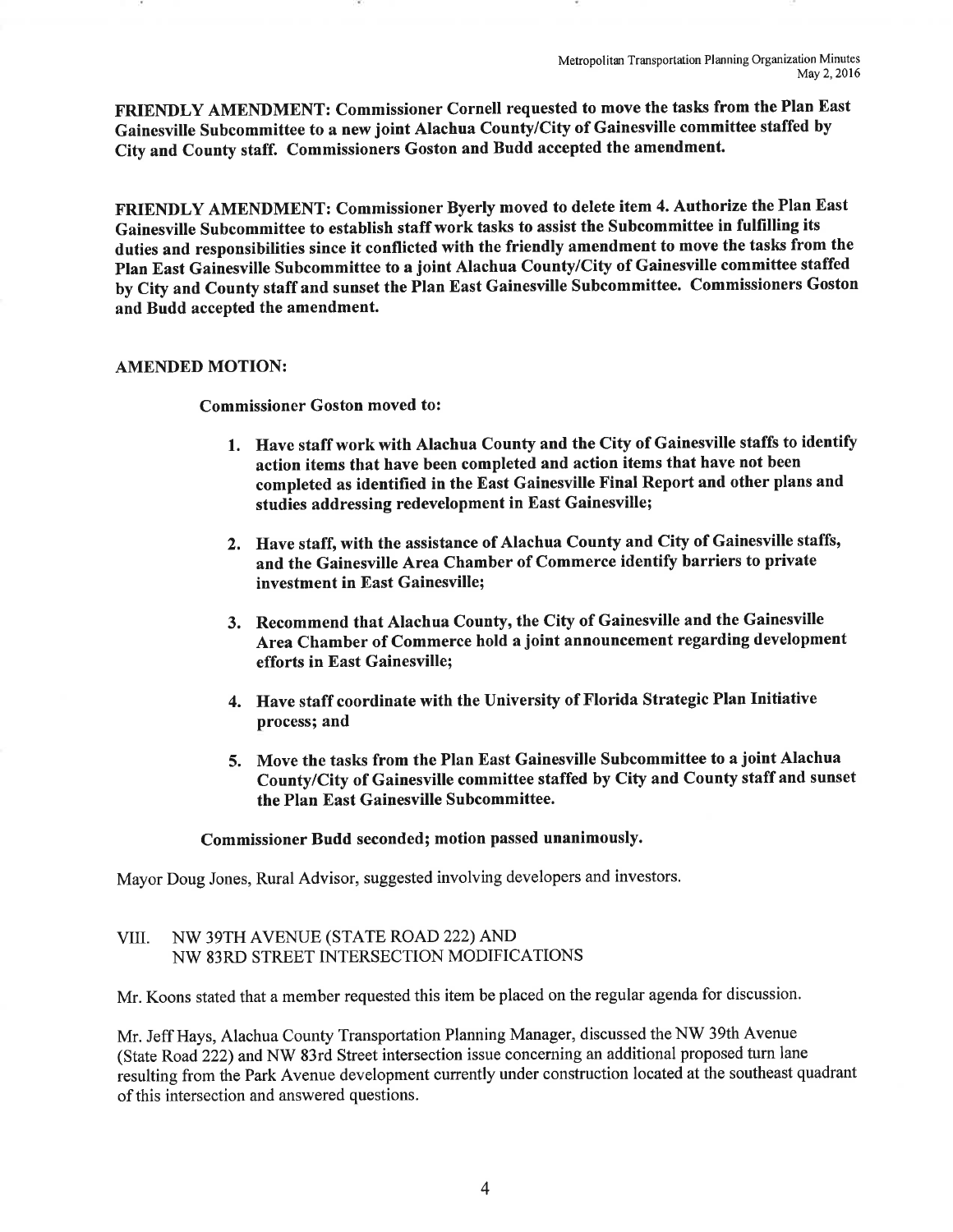Mr. Knight stated that the signals are adequate and that the developers should pay the full amount for any modifications.

Mr. Sergio Reyes, EDA President representing the Park A venue development project, discussed the traffic signal study and answered questions.

**MOTION: Commissioner Pinkoson moved to have the Chair send a letter to the Florida Department of Transportation to request consideration for funding modifications to the NW 39th Avenue (State Road 121) at NW 83rd Street intersection. Commissioner Cornell seconded; motion passed unanimously.** 

## IX. NEXT MTPO MEETING

Mr. Koons announced that the next Metropolitan Transportation Planning Organization meeting is scheduled for June 27, 2016 at 5:00 p.m.

## X. COMMENTS

A. METROPOLITAN TRANSPORTATION PLANNING ORGANIZATION MEMBERS

A member thanked Commissioner Wells and Mayor Braddy for their service on the Metropolitan Transportation Planning Organization.

C. CHAIR'S REPORT

No report.

B. CITIZENS

Ms. Young discussed the Newberry Road (State Road 26) resurfacing project. She asked if bikelanes could be designated in place of the onstreet parking.

ADJOURNMENT

The meeting was adjourned at 6:10 p.m.

 $6/27/16$ 

Date Todd Chase, Secretary-Treasurer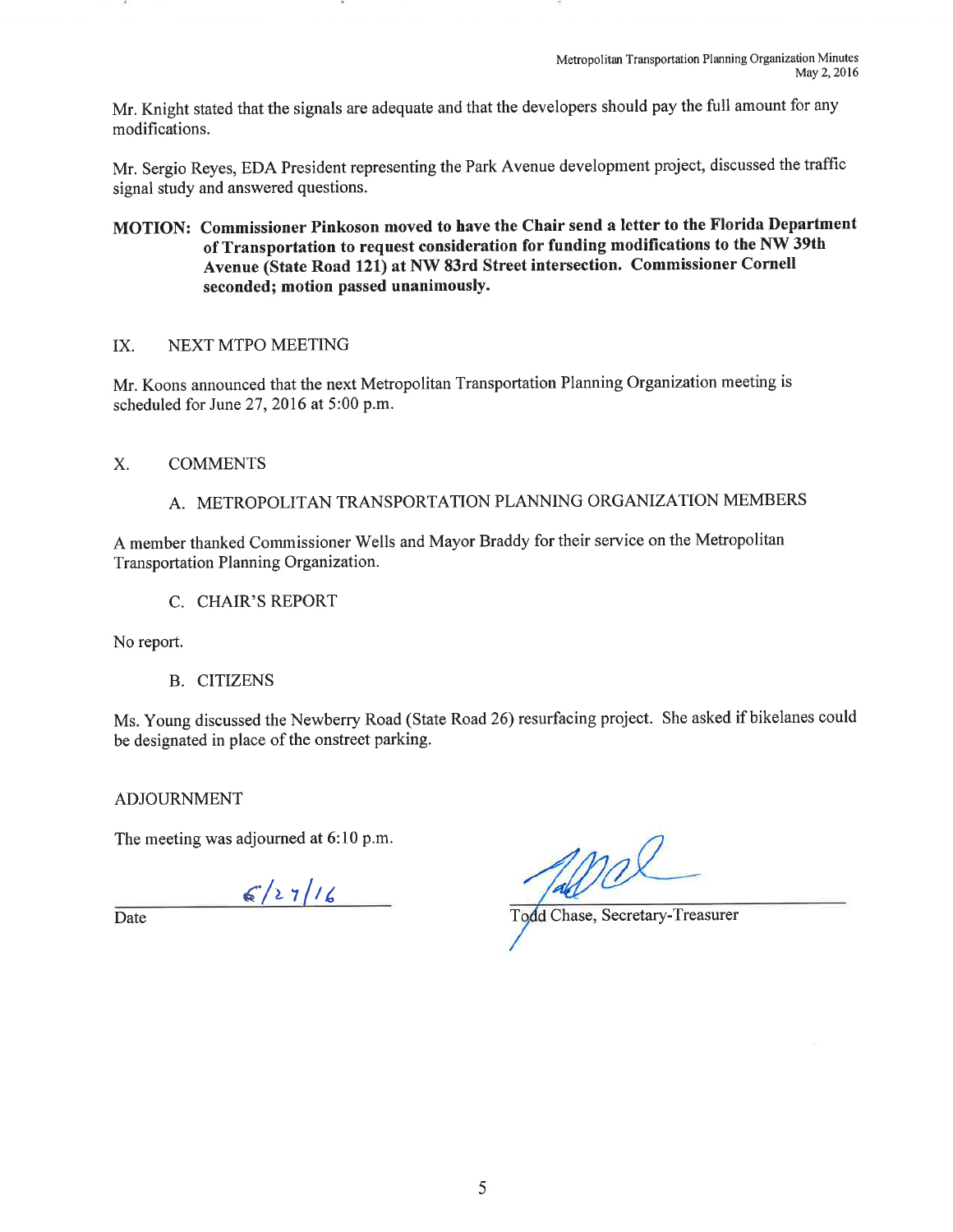Metropolitan Transportation Planning Organization Minutes May 2,2016

# **EXHIBIT A**

#### **Interested Citizens**  Vicki Gervickas Armando Grundy Kamal Latham Alan Penska Sergio Reyes Kristen Young **AJachua County**  Chris Dawson Tony Fulton Jeff Hays Michele Lierbman Sean McLendon **City of Gainesville**  Dekova Batey Paul Folkers Jesus Gomez Debbie Leistner Teresa Scott

## **Flo.rida Department of Transportation**

Jim Green

\* By telephone

# Spoke and provided written comments

t:\mike\em I 6\mtpo\minutes\may02min.doc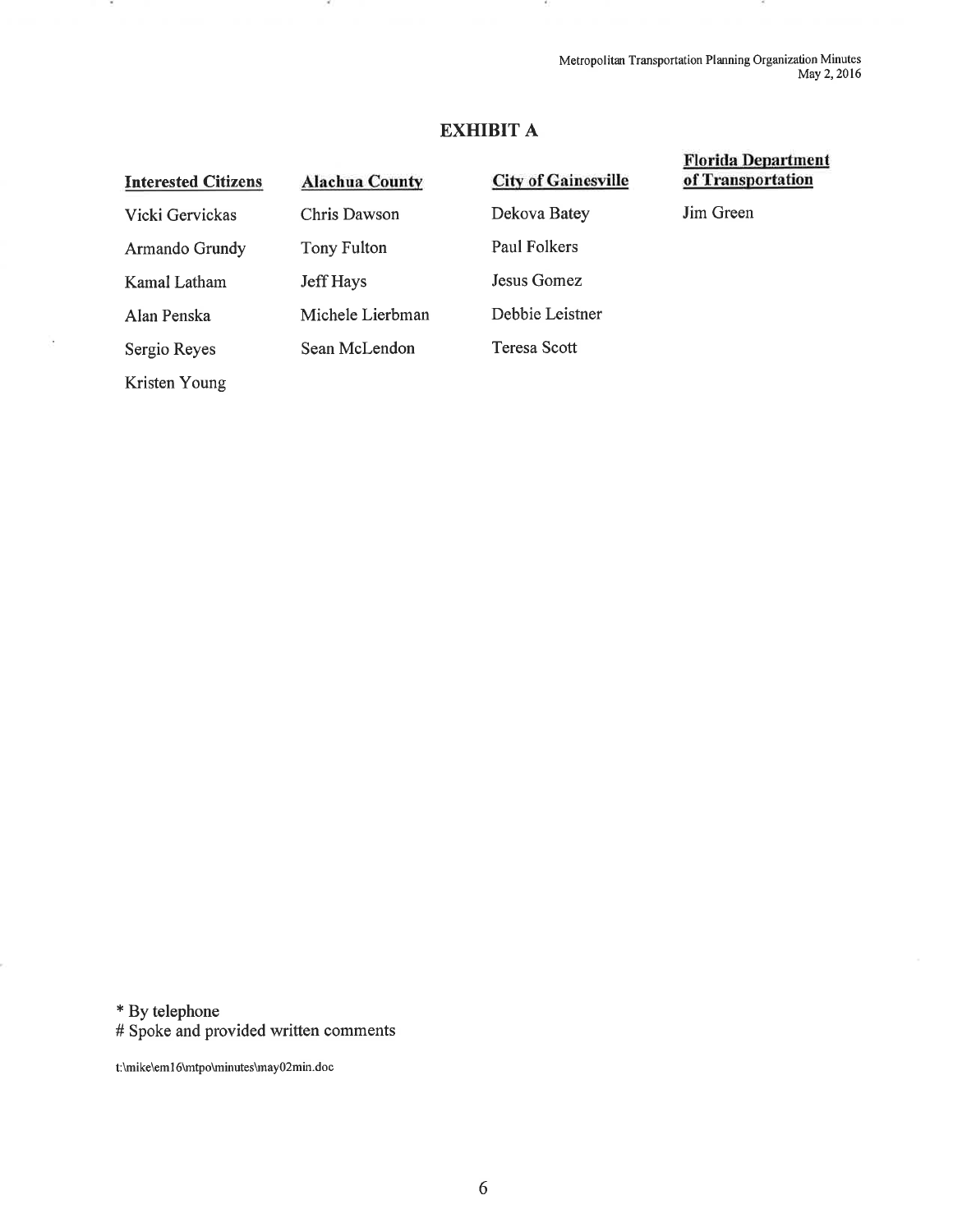Metropolitan Transportation Planning Organization Minutes<br>May 2, 2016

North Central Florida Regional Planning Council

Alachua • Bradford Columbia • Dixie • Gilchrist Hamilton • Lafayette • Levy • Madison Marion • Suwannee • Taylor • Union Counties

2008 NW 87th Piece, Gainesville, FL 32653-1603 • 352. 855. 2200

#### CONSENT AGENDA METROPOLITAN TRANSPORTATION PLANNING ORGANIZATION FOR THE GAINESVILLE URBANIZED AREA

Jack Durrance Auditorium and the state of the Monday, 3:00 p.m. Alachua County Administration Building Gainesville, Florida

May2,2016

APPROVE MINUTES

APPROVE JOINT RECOMMENDATION

#### STAFF RECOMMENDATION

Page  $*9$ CA. 1 MTPO Minutes- December 14, 2015

This set of MTPO minutes is ready for review.

Page<sup>#</sup>17 CA. 2 Unified Planning Work Program Fiscal Year 2016-17 and Fiscal Year 2017-18

This document contains the budget for Federal Highway Administration planning funds and Federal Transportation Administration planning grant funds, and identifies work tasks for the next two years.

Page #35 CA. 3 Joint Participation Agreement - Fiscal Year 2016-17 and Fiscal Year 2017-18 APPROVE STAFF RECOMMENDATION

> The Metropolitan Transportation Planning Organization needs to approve a new Joint Participation Agreement for the next two years.

Page #41 CA. 4 Title VI Nondiscrimination Liaison APPROVE STAFF

RECOMMENDATION

The Metropolitan Transportation Planning Organization needs to appoint a Title VJ Nondiscrimination Liaison.

Page #43 CA. 5 Continuity of Operations Plan

APPROVE STAFF RECOMMENDATION

This plan is reviewed each year and revisions are made as needed.

Dedicated to improving the quality of life of the Region's citizens, by coordinating growth management, protecting regional resources,

promoting economic development and providing technical services to local governments.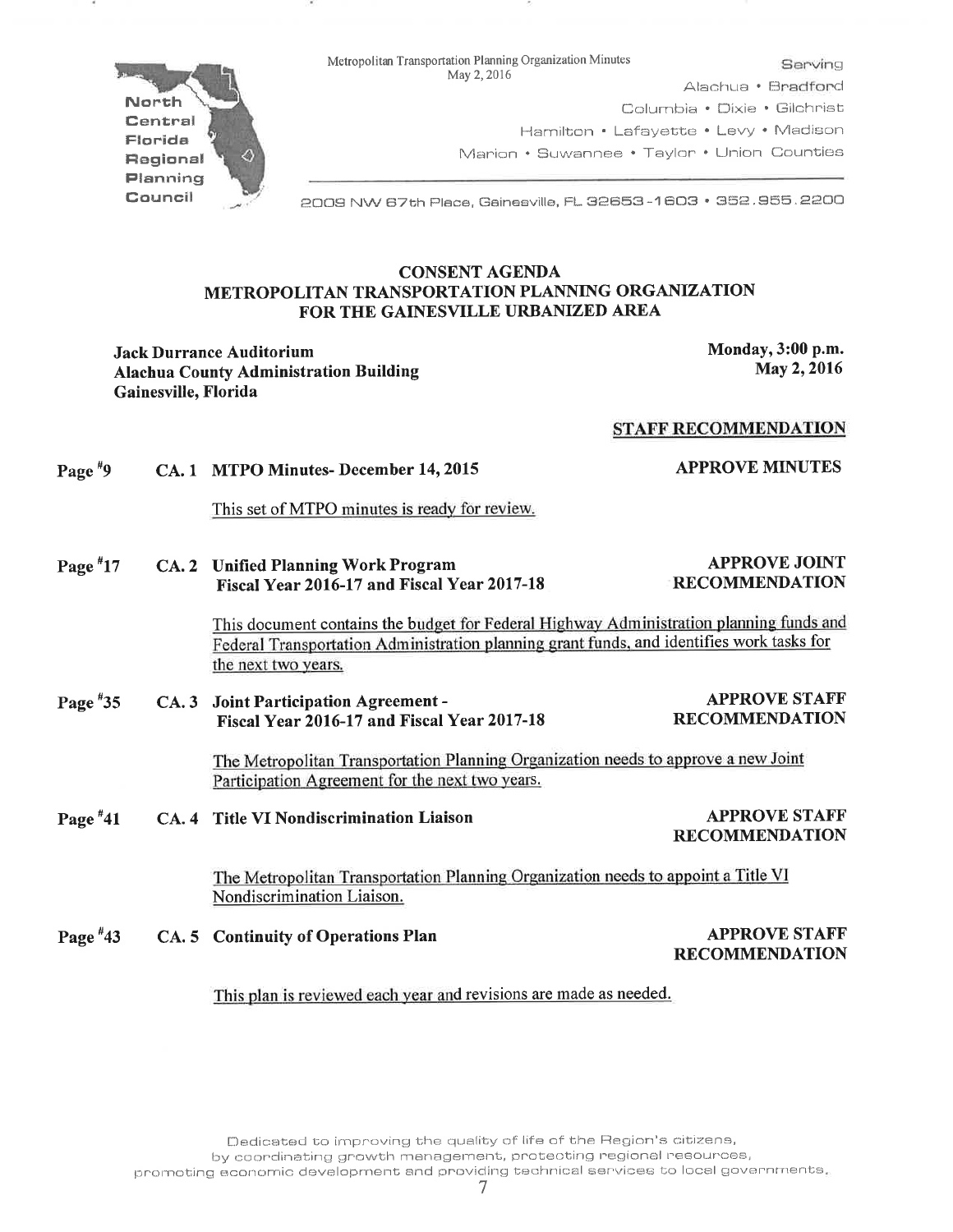## APPROVE STAFF RECOMMENDATION

Page #45 CA. 6 Transit Ridership Report

- 91

# This report is updated each year.

 $\sim$ 

| Page $*47$  |               | CA. 7 Safe Routes to School Application                                                                                                                                                                                                                      | <b>APPROVE STAFF</b><br><b>RECOMMENDATION</b>   |
|-------------|---------------|--------------------------------------------------------------------------------------------------------------------------------------------------------------------------------------------------------------------------------------------------------------|-------------------------------------------------|
|             |               | The City of Gainesville submitted an application to fund the construction of a sidewalk on<br>Northeast 18th Avenue at W. A. Metcalfe Elementary School with a deadline prior to the<br>next Metropolitan Transportation Planning Organization meeting date. |                                                 |
| Page #57    |               | CA. 8 Buses and Bus Facilities and Low or No Emission<br><b>Grant Programs- Letter of Support</b>                                                                                                                                                            | <b>AUTHORIZE CHAIR</b><br><b>TO SIGN LETTER</b> |
|             |               | The City of Gainesville is seeking a letter of support for its submission of applications to<br>the Federal Transit Administration for the purchase of electric buses to replace existing<br>vehicles that have exceeded their useful life.                  |                                                 |
| Page #59    | CA.9          | <b>Transportation Regional Incentive Program Application</b>                                                                                                                                                                                                 | <b>NO ACTION REQUIRED</b>                       |
|             |               | The Alachua/Marion County Transportation Regional Incentive Program Executive<br>Committee submitted an application to fund design, engineering and plans for a portion of<br>the Southwest 62nd Boulevard project.                                          |                                                 |
| Page $*71$  | CA.10         | North Central Florida Strategic Regional Policy Plan<br><b>Evaluation and Appraisal Report</b>                                                                                                                                                               | <b>NO ACTION REQUIRED</b>                       |
|             |               | The North Central Florida Regional Planning Council has completed its Evaluation and<br>Appraisal Report of the North Central Florida Strategic Regional Policy Plan.                                                                                        |                                                 |
| Page $*97$  | <b>CA.</b> 11 | <b>Certification - Metropolitan Transportation</b><br><b>And Certifications</b>                                                                                                                                                                              | <b>APPROVE STAFF</b><br><b>RECOMMENDATION</b>   |
|             |               | Each year, the Metropolitan Transportation Planning Organization needs to certify and<br>assure compliance with federal regulations in order to receive funding.                                                                                             |                                                 |
| Page $*107$ |               | CA. 12 Certification - Standard Assurances<br><b>Planning Process Certification Statement</b>                                                                                                                                                                | <b>APPROVE STAFF</b><br><b>RECOMMENDATION</b>   |
|             |               | Each year, the Metropolitan Transportation Planning Organization and the Florida<br>Department of Transportation are required by federal law and regulation to jointly certify<br>the transportation planning process.                                       |                                                 |
| Page $*111$ | <b>CA. 13</b> | <b>Transportation Disadvantaged Program -</b><br><b>Planning Grant Resolution</b>                                                                                                                                                                            | <b>APPROVE STAFF</b><br><b>RECOMMENDATION</b>   |
|             |               | The Metropolitan Transportation Planning Organization needs to annually adopt a<br>resolution authorizing the Chair to sign the Transportation Disadvantaged Program                                                                                         |                                                 |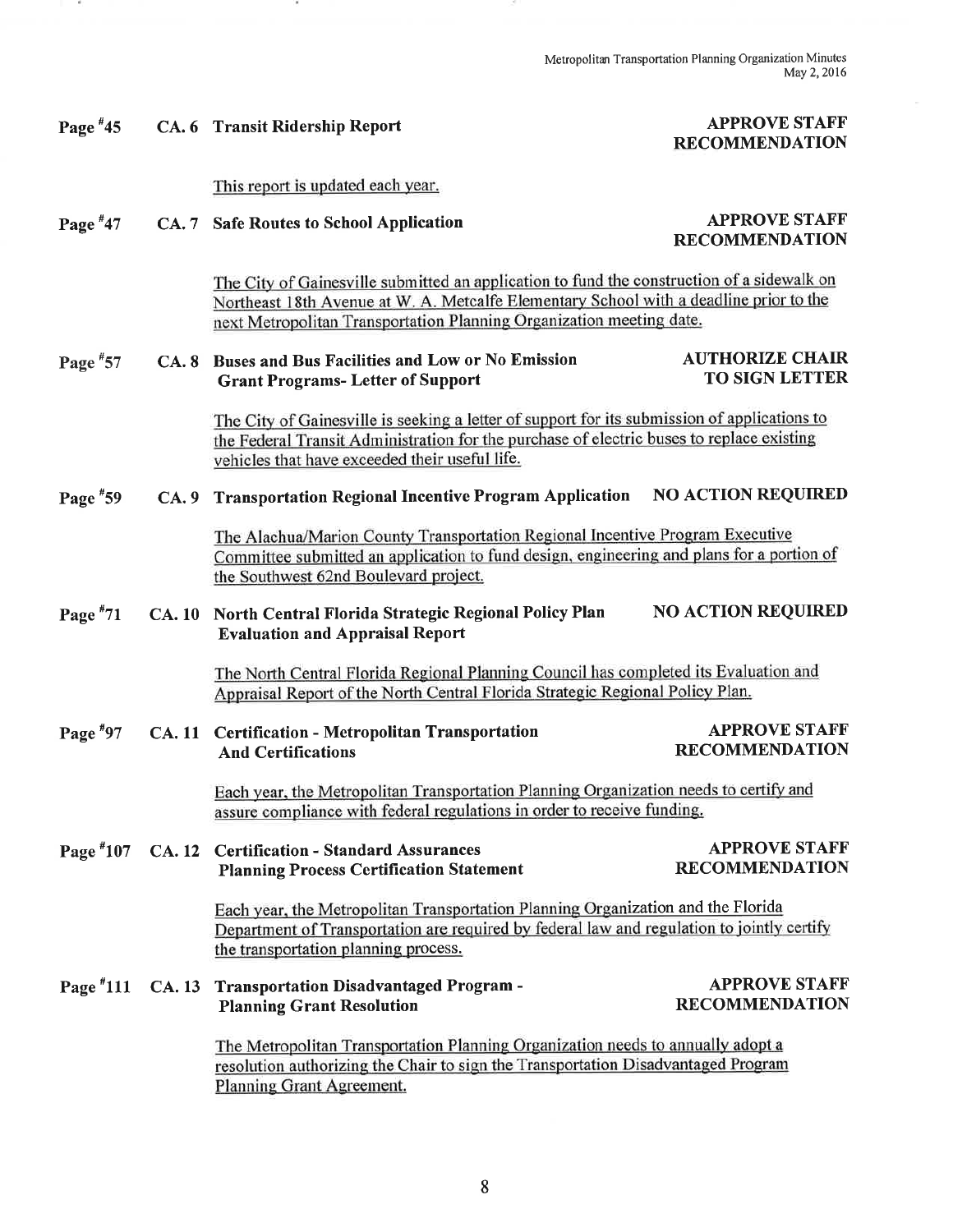Metropolitan Transportation Planning Organization Minutes May 2,2016

### Page #117 CA. 14 Transportation Disadvantaged Program - Transportation Disadvantaged Board Certification

 $\sim$ 

### AUTHORIZE CHAIR SIGNATURE

The Metropolitan Transportation Planning Organization is required to annually certify the membership composition of the Transportation Disadvantaged Coordinating Board.

#### Page #123 CA. 15 Transportation Disadvantaged Program - Transportation Disadvantaged Board Appointments APPOINT MR. LINDEN AND MR. SPEER

Voting member applicants include Albert Linden Jr. as the Veterans Representative and James Speer as the Public Education Representative.

Page #127 CA. 16 Transportation Disadvantaged Program - Status Report NO ACTION REQUIRED

> The Metropolitan Transportation Planning Organization has asked for regular status reports concerning this program.